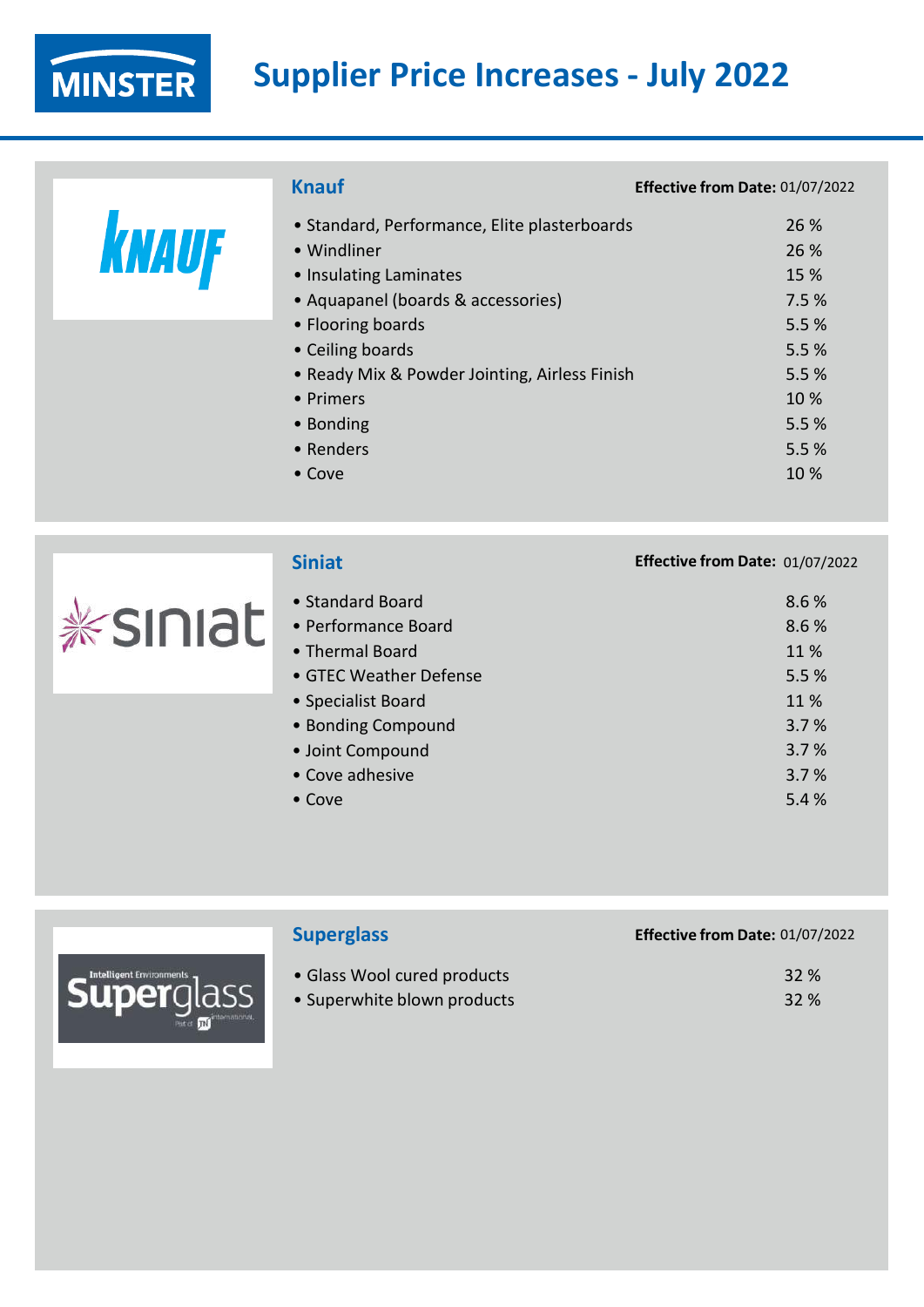

|                     | <b>Isover</b>                          | Effective from Date: 01/07/2022 |      |
|---------------------|----------------------------------------|---------------------------------|------|
| $\mathbf{r}$        | • Cladding products                    |                                 | 28 % |
| <b>Report</b>       | • Spacesaver products                  |                                 | 28 % |
| $\blacksquare$      | · Polterm Max Plus                     |                                 | 18 % |
| <b>SAINT-GOBAIN</b> | • All other Isover structural products |                                 | 25 % |



### **Knauf Ceilings Effective from Date:** 01/07/2022

| • Thermatex Ceiling Tiles          | 10%  |
|------------------------------------|------|
| • Ecomin Ceiling Tiles             | 10%  |
| • Heradesign Ceiling Tiles         | 10%  |
| • Topig Soft Mineral Ceiling Tiles | 12 % |
|                                    |      |

|        | <b>Promat</b>                             | Effective from Date: 01/07/2022 |
|--------|-------------------------------------------|---------------------------------|
| Promat | • Promat TL Boards<br>• Promat TFLR Board | 11 %<br>11 %                    |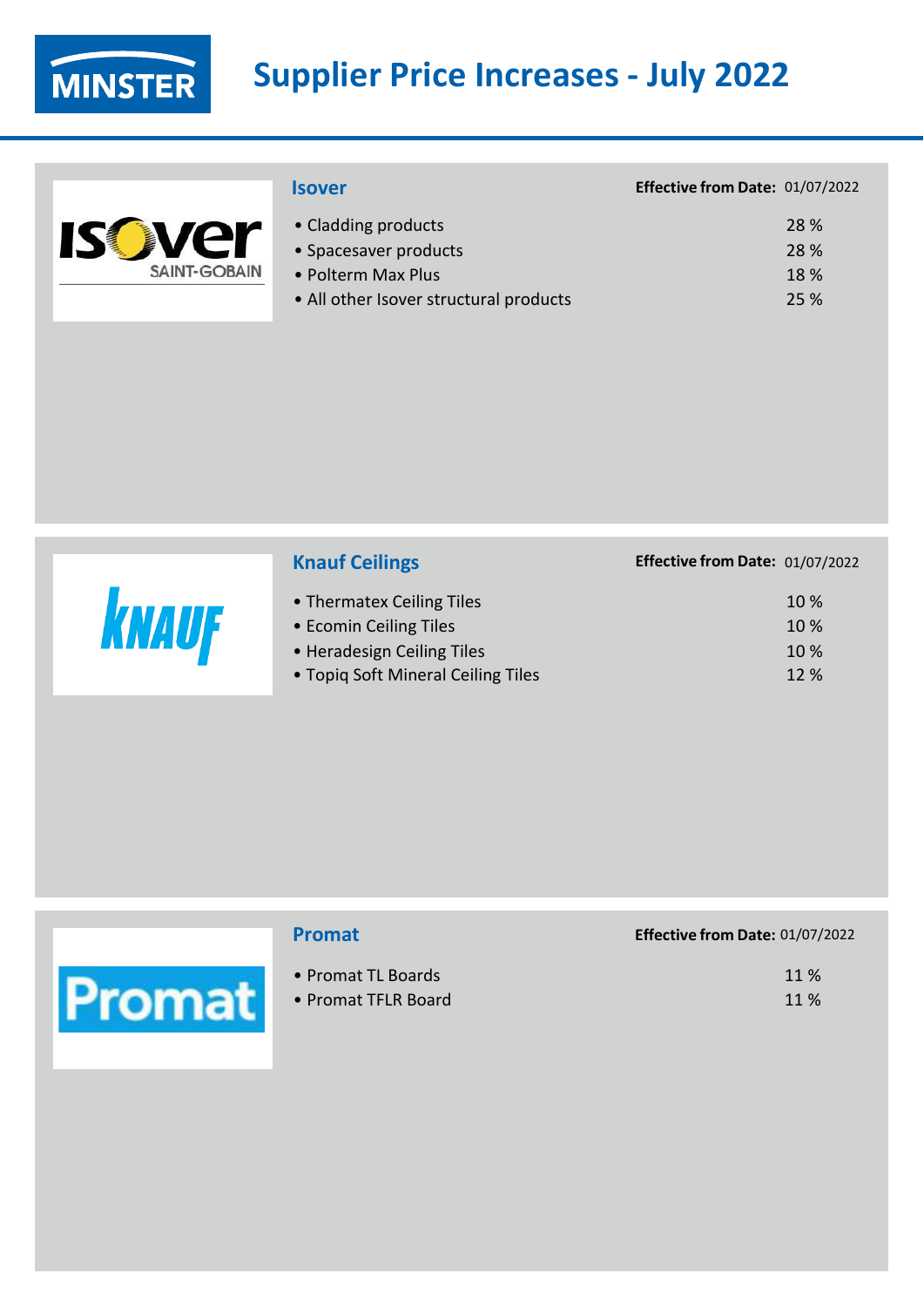

|                 | <b>Rockwool</b>                                                                        | Effective from Date: 01/07/2022 |
|-----------------|----------------------------------------------------------------------------------------|---------------------------------|
| <b>ROCKWOOL</b> | . Insulation Products and Ancillary Items<br>• FirePro <sup>®</sup> Firestopping Range | 15 %<br>5 %                     |



#### **TLX Insulation Effective from Date:** 01/07/2022

| .            | - - - - - |
|--------------|-----------|
| • TLX Silver | 5 %       |
| • TLX Gold   | 3.5%      |
|              |           |



#### **Ursa**

• All Ursa Terra products

**Effective from Date:** 01/07/2022

33.5 %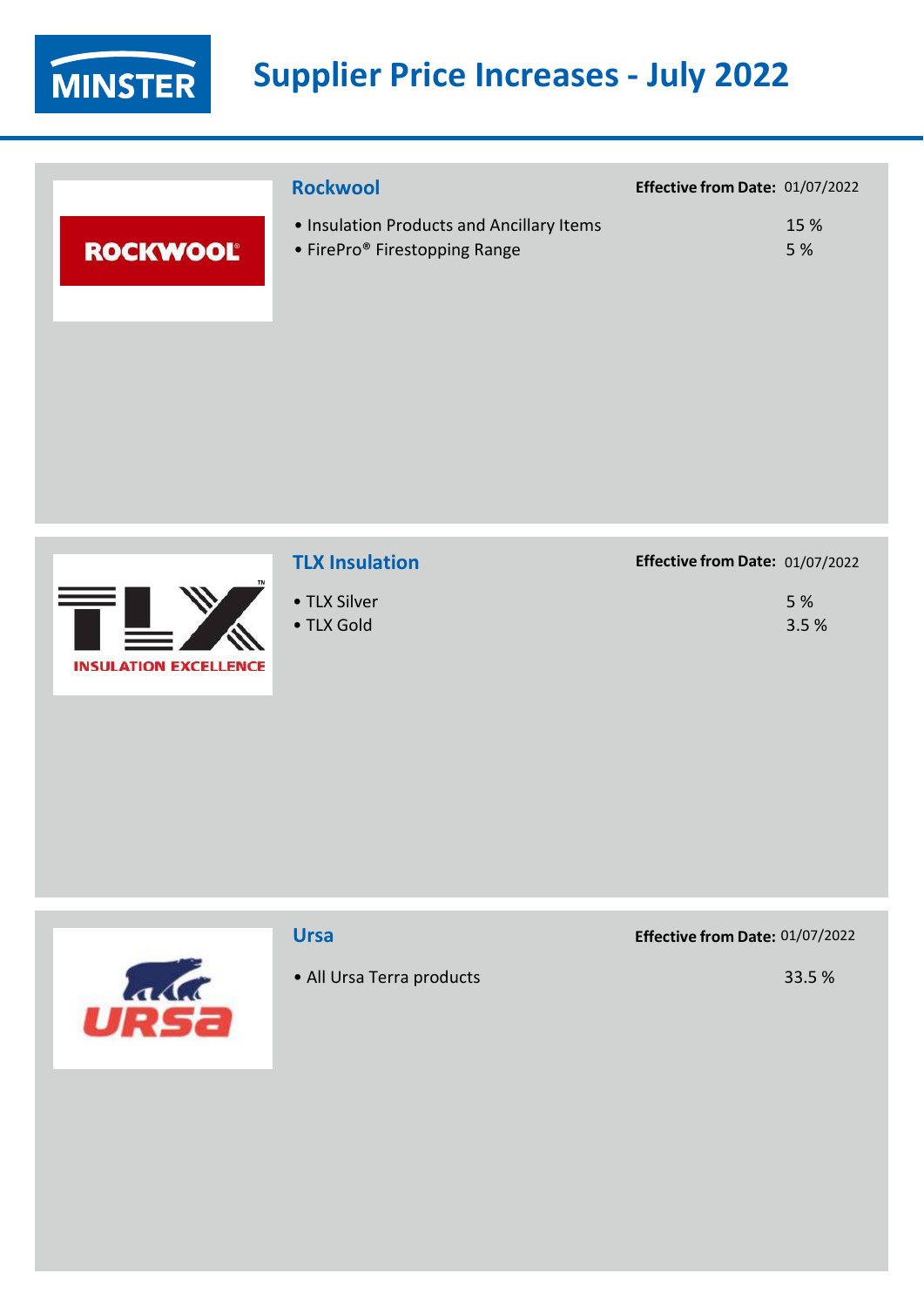

are

**ARC**

• Across the range

**Effective from Date:** 01/07/2022

23.7 %

|  | <b>IMPSON</b> |  |
|--|---------------|--|
|  |               |  |

| <b>Simpson</b>                                   | Effective from Date: 01/07/2022 |     |
|--------------------------------------------------|---------------------------------|-----|
| • Galvanised products (excluding beads and mesh) |                                 | 12% |
| • Beads and mesh                                 |                                 | 15% |
| • Stainless steel products                       |                                 | 15% |
| • Plastic products                               |                                 | 15% |

| Kingspan. |
|-----------|
|           |
|           |

#### **Kingspan**

- GreenGuard
- Kooltherm • K-Roc RS & FS
- Therma PIR
- Optim-R

| Effective from Date: 04/07/2022 |      |
|---------------------------------|------|
|                                 | 20 % |

|      | <i>,</i> |
|------|----------|
| 15 % |          |
| 35 % |          |
| 10 % |          |
| 10 % |          |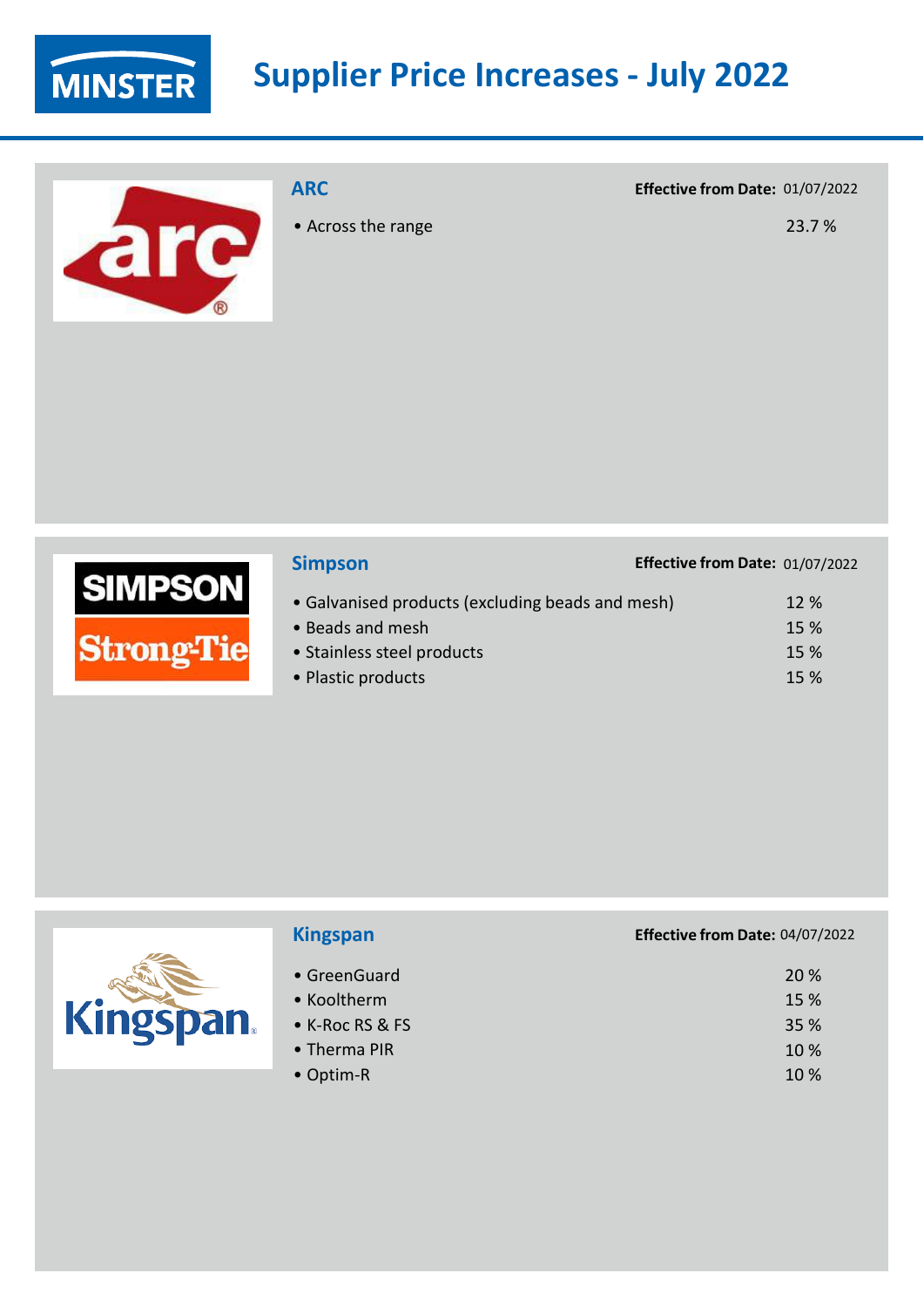

**Celotex** SAINT-GOBAIN

### **Celotex**

• All products

**Effective from Date:** 04/07/2022

10 %



#### **Recticel**

**British Gypsum**

• All products

#### **Effective from Date:** 04/07/2022

10 %

|                       | <b>British Gypsum</b>                        | <b>Effective from Date: 11/07/2022</b> |
|-----------------------|----------------------------------------------|----------------------------------------|
|                       | • Plasterboard                               | 10.5%                                  |
| <b>British Gypsum</b> | • Fireline (standard / MR & Duplex variants) | 12 %                                   |
|                       | • Thermal Laminates                          | 9%                                     |
|                       | • Multiboard, Glasroc X, Firecase            | 12 %                                   |
|                       | · TileBacker, Rigidur                        | 10.5%                                  |
|                       | • Drywall Adhesive, Sealants                 | 7 %                                    |
|                       | • Glasroc X Sealant                          | 20 %                                   |
|                       | • Jointing products (inc tapes)              | 7 %                                    |
|                       | • Plaster                                    | 7 %                                    |
|                       | • Ceilings (Gyprex / Gyptone)                | 10.5%                                  |
|                       | $\bullet$ Cove                               | 10.5%                                  |
|                       | • Cove Adhesive                              | 7 %                                    |